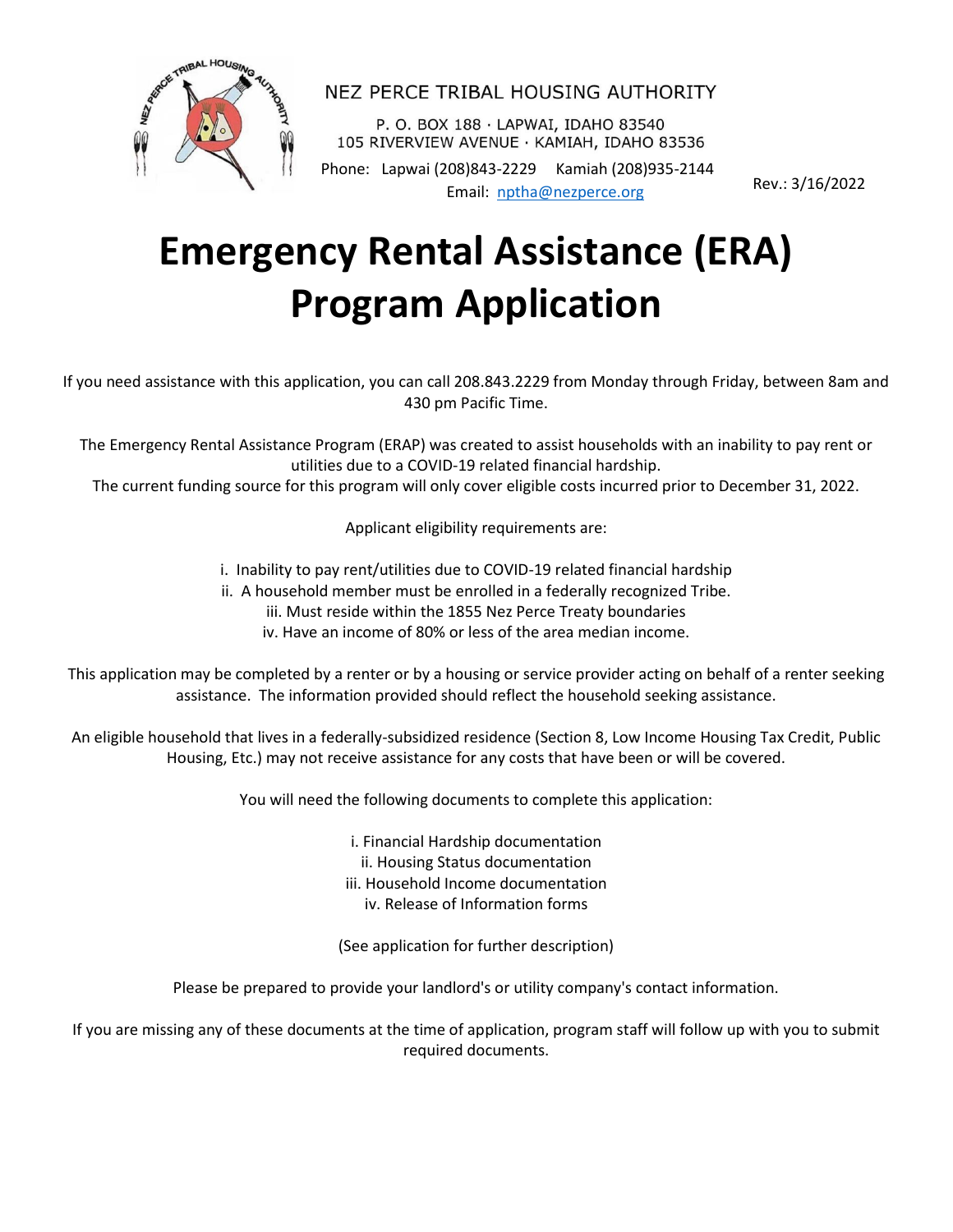

### NEZ PERCE TRIBAL HOUSING AUTHORITY

P. O. BOX 188 · LAPWAI, IDAHO 83540 105 RIVERVIEW AVENUE · KAMIAH, IDAHO 83536 Phone: Lapwai (208)843-2229 Kamiah (208)935-2144 Email: [nptha@nezperce.org](mailto:nptha@nezperce.org)

| <b>Emergency Rental Assistance Program Application</b> |  |                 |  |            |          |  |  |  |
|--------------------------------------------------------|--|-----------------|--|------------|----------|--|--|--|
| <b>Applicant</b>                                       |  |                 |  |            |          |  |  |  |
| First Name:                                            |  | Middle Initial: |  | Last Name: |          |  |  |  |
| <b>Mailing Address</b>                                 |  |                 |  |            |          |  |  |  |
| City                                                   |  | State           |  |            | Zip Code |  |  |  |
| Dhamata a Lindhua a a                                  |  |                 |  |            |          |  |  |  |

| <b>Physical Address</b>                                                                                                   |                                                                      |                                        |                                                                                                  |               |                                 |                              |                       |                          |             |                     |
|---------------------------------------------------------------------------------------------------------------------------|----------------------------------------------------------------------|----------------------------------------|--------------------------------------------------------------------------------------------------|---------------|---------------------------------|------------------------------|-----------------------|--------------------------|-------------|---------------------|
| City                                                                                                                      |                                                                      |                                        |                                                                                                  | <b>State</b>  |                                 |                              |                       | Zip Code                 |             |                     |
| Phone/Cell number                                                                                                         |                                                                      |                                        |                                                                                                  |               |                                 | Message number               |                       |                          |             |                     |
| <b>Email Address</b><br>$\bigcap$ Male<br>Female<br>Gender: $\bigcap$<br>County:                                          |                                                                      |                                        |                                                                                                  |               |                                 |                              |                       |                          |             |                     |
| Race                                                                                                                      |                                                                      | American Indian/Alaskan Native         |                                                                                                  |               | Ethnicity<br>Hispanic or Latino |                              |                       |                          |             |                     |
| $\Box$<br>White                                                                                                           |                                                                      |                                        |                                                                                                  |               |                                 | Non Hispanic/Non Latino<br>П |                       |                          |             |                     |
|                                                                                                                           | <b>Black or African American</b>                                     |                                        |                                                                                                  |               |                                 | Do Not Know                  |                       |                          |             |                     |
| П<br>Asian                                                                                                                |                                                                      |                                        |                                                                                                  |               |                                 |                              | Do Not Wish to Answer |                          |             |                     |
| П                                                                                                                         |                                                                      | Native Hawaiian/Other Pacific Islander |                                                                                                  |               |                                 |                              |                       |                          |             |                     |
|                                                                                                                           | Do Not Know                                                          |                                        |                                                                                                  |               |                                 |                              |                       |                          |             |                     |
| $\Box$                                                                                                                    | Do Not Wish to Answer                                                |                                        |                                                                                                  |               |                                 |                              |                       |                          |             |                     |
|                                                                                                                           |                                                                      |                                        | <b>Alternate Contact Information</b>                                                             |               |                                 |                              |                       |                          |             |                     |
| <b>First Name</b>                                                                                                         |                                                                      | Last Name                              |                                                                                                  |               | Email                           |                              |                       |                          |             | <b>Phone Number</b> |
|                                                                                                                           |                                                                      |                                        |                                                                                                  |               |                                 |                              |                       |                          |             |                     |
|                                                                                                                           |                                                                      |                                        | All persons residing in the household and income: Enter the Head of Household on the first line. |               |                                 |                              |                       |                          |             |                     |
| Other income includes but is not limited to retirement, pension, social security, disability, TANF, child support, foster |                                                                      |                                        |                                                                                                  |               |                                 |                              |                       |                          |             |                     |
| care, public assistance, alimony, etc.                                                                                    |                                                                      |                                        |                                                                                                  |               |                                 |                              |                       |                          |             |                     |
| First/Last Name                                                                                                           |                                                                      | Date of                                | Last 4                                                                                           | <b>Tribal</b> |                                 | Monthly                      |                       |                          | Monthly un- | Other               |
|                                                                                                                           |                                                                      | birth                                  | digits of<br>SSN                                                                                 |               | enrollment                      | employment<br>income         |                       | income                   | employment  | income              |
|                                                                                                                           |                                                                      |                                        |                                                                                                  | number        |                                 |                              |                       |                          |             |                     |
|                                                                                                                           |                                                                      |                                        |                                                                                                  |               |                                 |                              |                       |                          |             |                     |
|                                                                                                                           |                                                                      |                                        |                                                                                                  |               |                                 |                              |                       |                          |             |                     |
|                                                                                                                           |                                                                      |                                        |                                                                                                  |               |                                 |                              |                       |                          |             |                     |
|                                                                                                                           |                                                                      |                                        |                                                                                                  |               |                                 |                              |                       |                          |             |                     |
|                                                                                                                           |                                                                      |                                        |                                                                                                  |               |                                 |                              |                       |                          |             |                     |
|                                                                                                                           |                                                                      |                                        |                                                                                                  |               |                                 |                              |                       |                          |             |                     |
|                                                                                                                           | Housing Status: Are you at risk of experiencing homelessness due to: |                                        |                                                                                                  |               |                                 |                              |                       |                          |             |                     |
| Inability to pay past                                                                                                     | OYes                                                                 |                                        | # of Months past due                                                                             |               |                                 |                              |                       | <b>Total Amount Past</b> | \$          |                     |
| due rent?                                                                                                                 | $\bigcirc$ No                                                        |                                        |                                                                                                  |               |                                 |                              | due rent              |                          |             |                     |
| Inability to pay                                                                                                          | <b>O</b> Yes                                                         |                                        | Current monthly rent amount                                                                      |               |                                 | $\overline{\mathcal{S}}$     |                       |                          |             |                     |
| current/future rent?                                                                                                      | $\bigcirc$ No                                                        |                                        |                                                                                                  |               |                                 |                              |                       |                          |             |                     |
| Inability to pay past                                                                                                     |                                                                      | <b>O</b> Yes<br># of Months past due   |                                                                                                  |               |                                 |                              |                       | Total amount past        | \$          |                     |
| due utilities?                                                                                                            | Ono                                                                  |                                        |                                                                                                  |               |                                 | due utilities                |                       |                          |             |                     |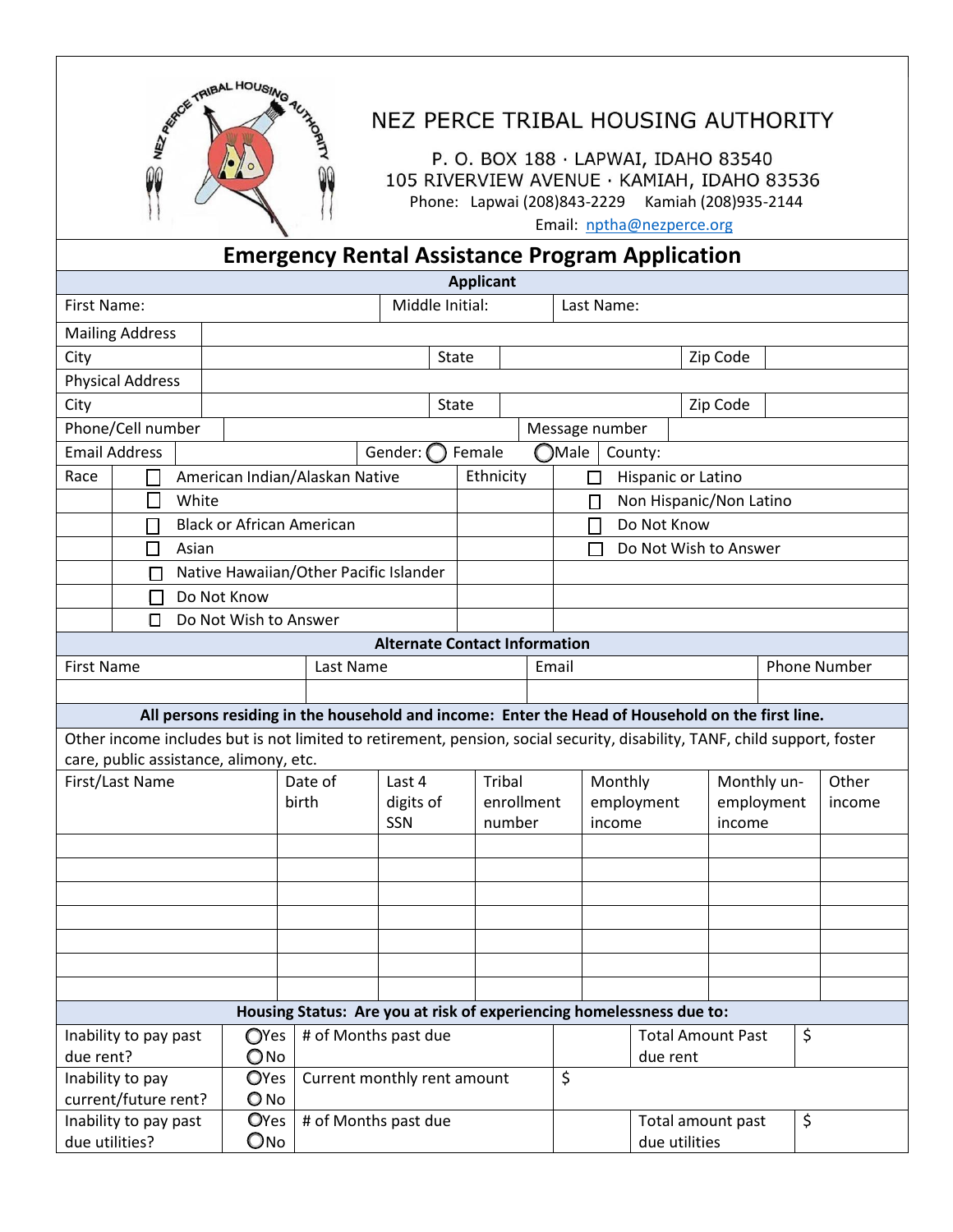| Inability to pay<br>current/future utility<br>bills?                                                                    | $\mathbf{O}$ Yes<br>$\bigcirc$ No       | Current monthly utility bill(s) due                                                                 |                | \$                                                       |                             |                                                   |  |  |  |
|-------------------------------------------------------------------------------------------------------------------------|-----------------------------------------|-----------------------------------------------------------------------------------------------------|----------------|----------------------------------------------------------|-----------------------------|---------------------------------------------------|--|--|--|
|                                                                                                                         |                                         |                                                                                                     | Yes $\bigcirc$ |                                                          |                             |                                                   |  |  |  |
| Currently living in a Fed. Subsidized residence?<br>No $\mathbb C$<br>List the federal subsidized program(s):           |                                         |                                                                                                     |                |                                                          |                             |                                                   |  |  |  |
|                                                                                                                         |                                         |                                                                                                     |                |                                                          |                             |                                                   |  |  |  |
| No<br>Are you currently receiving any federally funded rental or utility assistance?<br>Yes $\bigcirc$                  |                                         |                                                                                                     |                |                                                          |                             |                                                   |  |  |  |
| List the rental/utility assistance program(s):                                                                          |                                         |                                                                                                     |                |                                                          |                             |                                                   |  |  |  |
|                                                                                                                         |                                         |                                                                                                     |                |                                                          |                             |                                                   |  |  |  |
| Have you applied for any other rent/utility assistance from another agency?<br>Yes<br>No                                |                                         |                                                                                                     |                |                                                          |                             |                                                   |  |  |  |
| Please list the program/agency for which you applied:                                                                   |                                         |                                                                                                     |                |                                                          |                             |                                                   |  |  |  |
|                                                                                                                         |                                         |                                                                                                     |                |                                                          |                             |                                                   |  |  |  |
| Landlord/Property                                                                                                       |                                         |                                                                                                     |                |                                                          | Number of                   |                                                   |  |  |  |
| Manager Name                                                                                                            |                                         |                                                                                                     |                |                                                          | bedrooms in unit            |                                                   |  |  |  |
| <b>Mailing Address</b>                                                                                                  |                                         |                                                                                                     |                |                                                          |                             |                                                   |  |  |  |
| City                                                                                                                    |                                         | <b>State</b>                                                                                        |                |                                                          | Zip Code                    |                                                   |  |  |  |
| <b>Email Address</b>                                                                                                    |                                         |                                                                                                     |                | Phone                                                    |                             |                                                   |  |  |  |
|                                                                                                                         |                                         |                                                                                                     |                | Number                                                   |                             |                                                   |  |  |  |
|                                                                                                                         |                                         |                                                                                                     |                |                                                          |                             |                                                   |  |  |  |
| Utility company<br>Name (1)                                                                                             |                                         |                                                                                                     |                |                                                          |                             |                                                   |  |  |  |
| <b>Mailing Address</b>                                                                                                  |                                         |                                                                                                     |                |                                                          | Account#                    |                                                   |  |  |  |
| City                                                                                                                    |                                         | State                                                                                               |                |                                                          | Zip Code                    |                                                   |  |  |  |
| <b>Email Address</b>                                                                                                    |                                         |                                                                                                     |                | Phone                                                    |                             |                                                   |  |  |  |
| Number                                                                                                                  |                                         |                                                                                                     |                |                                                          |                             |                                                   |  |  |  |
|                                                                                                                         |                                         |                                                                                                     |                |                                                          |                             |                                                   |  |  |  |
| Utility company                                                                                                         |                                         |                                                                                                     |                |                                                          |                             |                                                   |  |  |  |
| Name (2)                                                                                                                |                                         |                                                                                                     |                |                                                          |                             |                                                   |  |  |  |
| <b>Mailing Address</b>                                                                                                  |                                         |                                                                                                     |                |                                                          | Account #                   |                                                   |  |  |  |
| City                                                                                                                    |                                         | State                                                                                               |                |                                                          | Zip Code                    |                                                   |  |  |  |
| <b>Email Address</b>                                                                                                    |                                         |                                                                                                     |                | Phone                                                    |                             |                                                   |  |  |  |
|                                                                                                                         |                                         |                                                                                                     |                | Number                                                   |                             |                                                   |  |  |  |
|                                                                                                                         |                                         | <b>COVID-19 Financial Hardship</b>                                                                  |                |                                                          |                             |                                                   |  |  |  |
| Eligibility Criteria An "eligible household" is defined as a renter household in which at least one or more individuals |                                         |                                                                                                     |                |                                                          |                             |                                                   |  |  |  |
| meets the following criteria:                                                                                           |                                         |                                                                                                     |                |                                                          |                             |                                                   |  |  |  |
| $\bullet$                                                                                                               |                                         | COVID-19 Financial Hardship: Qualifies for unemployment or has experienced a reduction in household |                |                                                          |                             |                                                   |  |  |  |
|                                                                                                                         |                                         | income, incurred significant costs, or experienced a financial hardship due to COVID-19;            |                |                                                          |                             |                                                   |  |  |  |
|                                                                                                                         |                                         | Housing Status: Demonstrates a risk of experiencing homelessness or housing instability; and        |                |                                                          |                             |                                                   |  |  |  |
|                                                                                                                         |                                         | Income: Has a household income at or below 80 percent of the area median                            |                |                                                          |                             |                                                   |  |  |  |
| Eligibility Criteria: (Please check all that apply)                                                                     |                                         |                                                                                                     |                |                                                          |                             |                                                   |  |  |  |
| Unemployment                                                                                                            |                                         |                                                                                                     |                |                                                          |                             |                                                   |  |  |  |
|                                                                                                                         | Reduced Employment/Compensation         |                                                                                                     |                | Increased personal care costs (PPE, hygiene<br>products) |                             |                                                   |  |  |  |
| Temporary layoff                                                                                                        |                                         |                                                                                                     |                | Increased food costs                                     |                             |                                                   |  |  |  |
|                                                                                                                         | Loss of self-employment/Business Income |                                                                                                     |                |                                                          | Increased cost for telework |                                                   |  |  |  |
|                                                                                                                         |                                         |                                                                                                     |                |                                                          |                             | Increased cost for isolation or quarantine due to |  |  |  |
| Closure of place of employment<br>$\perp$<br>COVID-19<br>Increased household cleaning costs                             |                                         |                                                                                                     |                |                                                          |                             |                                                   |  |  |  |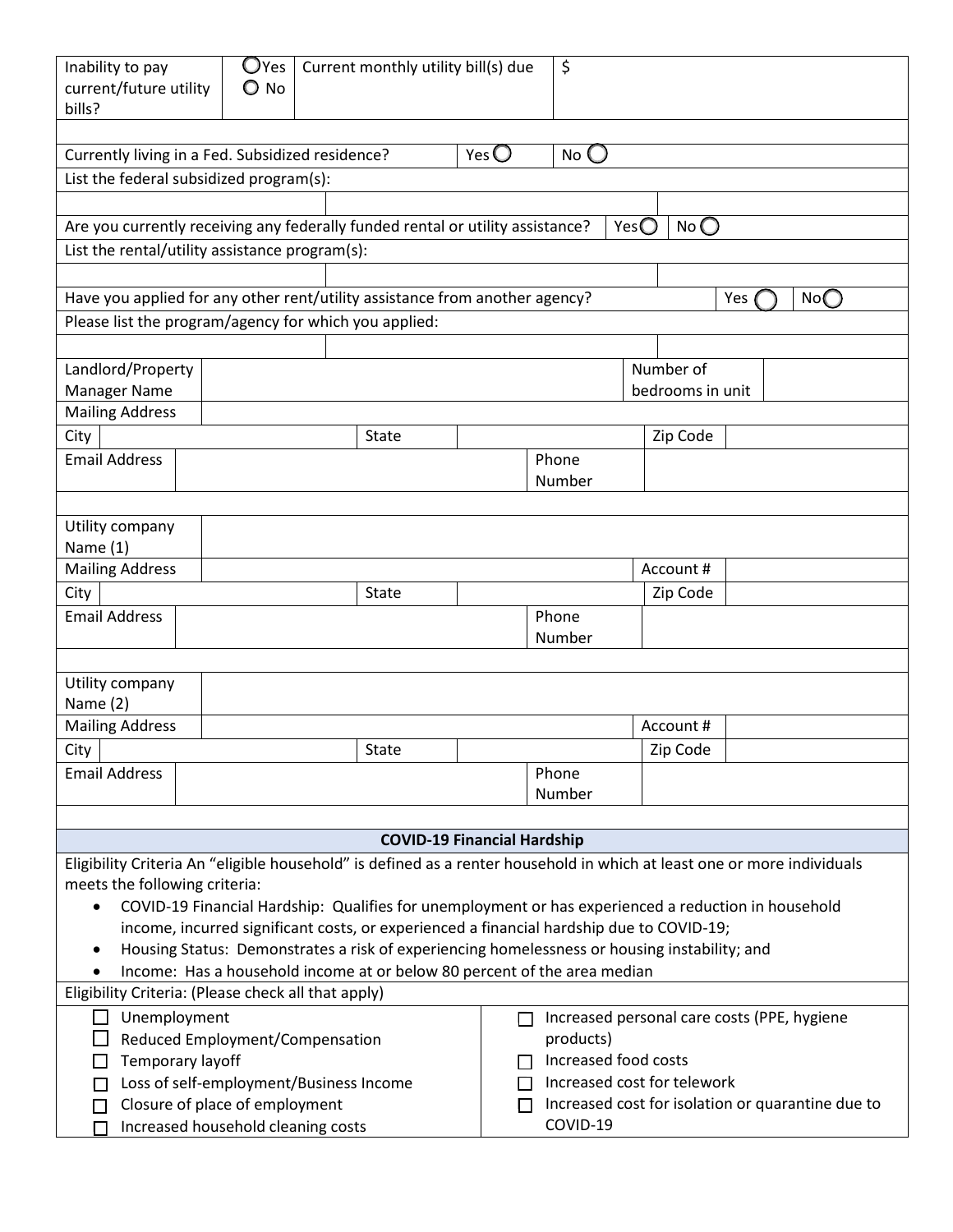| □<br>П<br>□                                                                                                                                                                                                                                                                                                                                                                                                                                                                                                                                                                           | Housing costs increased, eviction, rent<br>Utility costs increased due to children being home<br>from school<br>Experienced a large unexpected medical cost<br>related to COVID-19                                                                                                                                                                                                                                                                                                                                                                                               | $\Box$<br>□<br>$\Box$      | Required to self-quarantine based on advice<br>Required to quarantine based on diagnosis of<br>COVID-19<br>Over the age of 50 and enduring increased costs<br>because of the COVID-19 pandemic |                                                  |  |  |  |  |  |  |
|---------------------------------------------------------------------------------------------------------------------------------------------------------------------------------------------------------------------------------------------------------------------------------------------------------------------------------------------------------------------------------------------------------------------------------------------------------------------------------------------------------------------------------------------------------------------------------------|----------------------------------------------------------------------------------------------------------------------------------------------------------------------------------------------------------------------------------------------------------------------------------------------------------------------------------------------------------------------------------------------------------------------------------------------------------------------------------------------------------------------------------------------------------------------------------|----------------------------|------------------------------------------------------------------------------------------------------------------------------------------------------------------------------------------------|--------------------------------------------------|--|--|--|--|--|--|
| $\Box$                                                                                                                                                                                                                                                                                                                                                                                                                                                                                                                                                                                | Obligation to be absent from work to care for<br>homebound school aged child                                                                                                                                                                                                                                                                                                                                                                                                                                                                                                     | $\mathsf{L}$               | the COVID-19 pandemic                                                                                                                                                                          | Disabled and enduring increased costs because of |  |  |  |  |  |  |
| $\Box$                                                                                                                                                                                                                                                                                                                                                                                                                                                                                                                                                                                | Unable to work due to experiencing financial<br>hardship due to no childcare                                                                                                                                                                                                                                                                                                                                                                                                                                                                                                     |                            | Other pertinent circumstances:                                                                                                                                                                 |                                                  |  |  |  |  |  |  |
|                                                                                                                                                                                                                                                                                                                                                                                                                                                                                                                                                                                       | Explanation of hardship:                                                                                                                                                                                                                                                                                                                                                                                                                                                                                                                                                         |                            |                                                                                                                                                                                                |                                                  |  |  |  |  |  |  |
|                                                                                                                                                                                                                                                                                                                                                                                                                                                                                                                                                                                       |                                                                                                                                                                                                                                                                                                                                                                                                                                                                                                                                                                                  |                            |                                                                                                                                                                                                |                                                  |  |  |  |  |  |  |
|                                                                                                                                                                                                                                                                                                                                                                                                                                                                                                                                                                                       |                                                                                                                                                                                                                                                                                                                                                                                                                                                                                                                                                                                  |                            |                                                                                                                                                                                                |                                                  |  |  |  |  |  |  |
|                                                                                                                                                                                                                                                                                                                                                                                                                                                                                                                                                                                       |                                                                                                                                                                                                                                                                                                                                                                                                                                                                                                                                                                                  | <b>Required Documents:</b> |                                                                                                                                                                                                |                                                  |  |  |  |  |  |  |
| $\bullet$                                                                                                                                                                                                                                                                                                                                                                                                                                                                                                                                                                             | Provide a copy of your current rental/lease agreement, W-9 tax document from landlord, and/or most recent<br>bill/ledger, and most recent rental delinquency notice or eviction (if applicable).<br>Provide a copy of the last two months (60 days) of pay stubs for anyone over the age of 18, pension                                                                                                                                                                                                                                                                          |                            |                                                                                                                                                                                                |                                                  |  |  |  |  |  |  |
| $\bullet$                                                                                                                                                                                                                                                                                                                                                                                                                                                                                                                                                                             | statement(s), social security award letter(s), unemployment letter(s), and/or documentation of any other<br>household income. Copies of W2's or tax returns for 2020 may also be accepted.                                                                                                                                                                                                                                                                                                                                                                                       |                            |                                                                                                                                                                                                |                                                  |  |  |  |  |  |  |
| $\bullet$                                                                                                                                                                                                                                                                                                                                                                                                                                                                                                                                                                             | Provide a notice or email from your employer documenting job loss, furlough, closure, reduction in hours, or                                                                                                                                                                                                                                                                                                                                                                                                                                                                     |                            |                                                                                                                                                                                                |                                                  |  |  |  |  |  |  |
|                                                                                                                                                                                                                                                                                                                                                                                                                                                                                                                                                                                       | other documentation that supports your loss of income due to COVID-19. If you are unable to pay your rent or                                                                                                                                                                                                                                                                                                                                                                                                                                                                     |                            |                                                                                                                                                                                                |                                                  |  |  |  |  |  |  |
|                                                                                                                                                                                                                                                                                                                                                                                                                                                                                                                                                                                       | utilities due to an unexpected medical cost, attach a copy of the medical bill.                                                                                                                                                                                                                                                                                                                                                                                                                                                                                                  |                            |                                                                                                                                                                                                |                                                  |  |  |  |  |  |  |
| ٠                                                                                                                                                                                                                                                                                                                                                                                                                                                                                                                                                                                     | Authorization for the Release of Information (ROI). Household members over the age of 18 must sign the ROI.                                                                                                                                                                                                                                                                                                                                                                                                                                                                      |                            |                                                                                                                                                                                                |                                                  |  |  |  |  |  |  |
| $\bullet$                                                                                                                                                                                                                                                                                                                                                                                                                                                                                                                                                                             | Proof of enrollment in a federally recognized tribe needed for one family member, if not from head of<br>household will also need Driver's license, or state ID.                                                                                                                                                                                                                                                                                                                                                                                                                 |                            |                                                                                                                                                                                                |                                                  |  |  |  |  |  |  |
| ٠                                                                                                                                                                                                                                                                                                                                                                                                                                                                                                                                                                                     | Provide copies of all delinquent utility bills if applicable, and most recent bill.                                                                                                                                                                                                                                                                                                                                                                                                                                                                                              |                            |                                                                                                                                                                                                |                                                  |  |  |  |  |  |  |
| $\bullet$                                                                                                                                                                                                                                                                                                                                                                                                                                                                                                                                                                             | Documents showing other financial hardship.                                                                                                                                                                                                                                                                                                                                                                                                                                                                                                                                      |                            |                                                                                                                                                                                                |                                                  |  |  |  |  |  |  |
| ٠                                                                                                                                                                                                                                                                                                                                                                                                                                                                                                                                                                                     | Zero Income form from anyone over the age of 18 without other forms of income if applicable.                                                                                                                                                                                                                                                                                                                                                                                                                                                                                     |                            |                                                                                                                                                                                                |                                                  |  |  |  |  |  |  |
|                                                                                                                                                                                                                                                                                                                                                                                                                                                                                                                                                                                       | <b>Applicant Acknowledgements</b>                                                                                                                                                                                                                                                                                                                                                                                                                                                                                                                                                |                            |                                                                                                                                                                                                |                                                  |  |  |  |  |  |  |
|                                                                                                                                                                                                                                                                                                                                                                                                                                                                                                                                                                                       | I understand that I am required to update my application whenever any determining factor of eligibility changes. This<br>includes employment/annual income, contract information, no longer qualifying for unemployment benefits, no longer<br>experiencing a reduction in household income or other financial hardship, no longer facing a risk of homelessness or<br>housing instability, or having a household income that is above 80 percent of the Area Median Income for the<br>household.                                                                                |                            |                                                                                                                                                                                                |                                                  |  |  |  |  |  |  |
| By my signature below, I hereby certify that all of the foregoing information and attached documentation is true and<br>correct. I understand that providing any false statements, false information, any misleading statements or information,<br>or if I fail to notify of changes to my household's eligibility, will be grounds for denial of the application or, if assistance<br>has already been granted, recapture of any funds granted, and may be grounds for civil or criminal prosecution if Nez<br>Perce Tribal Housing Authority determines it is appropriate to do so. |                                                                                                                                                                                                                                                                                                                                                                                                                                                                                                                                                                                  |                            |                                                                                                                                                                                                |                                                  |  |  |  |  |  |  |
|                                                                                                                                                                                                                                                                                                                                                                                                                                                                                                                                                                                       |                                                                                                                                                                                                                                                                                                                                                                                                                                                                                                                                                                                  | <b>Disclaimer</b>          |                                                                                                                                                                                                |                                                  |  |  |  |  |  |  |
|                                                                                                                                                                                                                                                                                                                                                                                                                                                                                                                                                                                       | The United States expressly disclaims any and all responsibility or liability to Recipient or third persons for the actions of<br>Recipient or third persons resulting in death, bodily injury, property damages, or any other losses resulting in any way<br>from the performance of this award or any other losses resulting in any way from the performance of this award or any<br>contract, or subcontract under this award.<br>The acceptance of this award by Recipient does not in any way constitute an agency relationship between the United<br>States and Recipient. |                            |                                                                                                                                                                                                |                                                  |  |  |  |  |  |  |
| Signature:                                                                                                                                                                                                                                                                                                                                                                                                                                                                                                                                                                            | Funds provided by US Treasury for Low Income Families.                                                                                                                                                                                                                                                                                                                                                                                                                                                                                                                           |                            | Date:                                                                                                                                                                                          |                                                  |  |  |  |  |  |  |
|                                                                                                                                                                                                                                                                                                                                                                                                                                                                                                                                                                                       |                                                                                                                                                                                                                                                                                                                                                                                                                                                                                                                                                                                  |                            |                                                                                                                                                                                                |                                                  |  |  |  |  |  |  |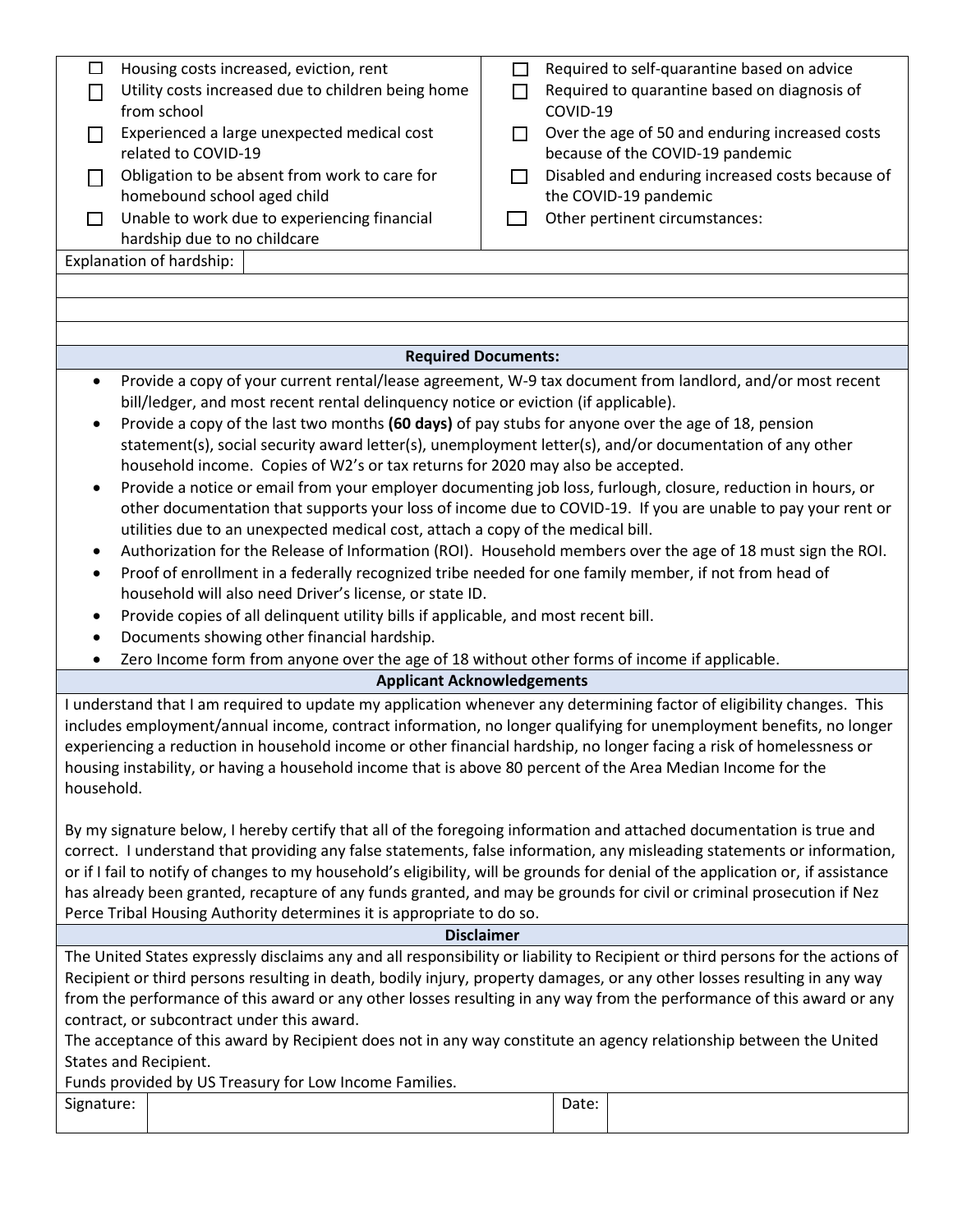#### **Authorization for the Release of Information**

| <b>Organization Requesting Release of Information:</b> |                        |
|--------------------------------------------------------|------------------------|
|                                                        | <b>Applicant Name:</b> |
| Nez Perce Tribal Housing Authority (NPTHA)             |                        |
| <b>PO Box 188</b>                                      | Address:               |
| Lapwai, ID 83540                                       |                        |
| P: $(208)843-2229$ E: $nptha@nezperce.org$             | City, State, Zip Code: |
|                                                        |                        |

**Purpose:** In signing this consent form, you are authorizing the abovenamed organization to request information including but not limited to: identity and marital status, income and assets, public assistance, residences and rental activity, and criminal history. NPTHA needs this information to verify your eligibility for housing assistance. NPTHA may participate in computer matching programs with these sources in order to verify your eligibility and level of benefits.

**Uses of Information to be Obtained:** NPTHA will protect the information it obtains with appropriate and reasonable security measures. NPTHA may disclose information (other than tax return information) for certain routine uses, such as to other government agencies for law enforcement purposes and to Federal and State agencies for employment suitability, accuracy of information, and fraud prevention purposes. NPTHA is required to protect the information it obtains in accordance with any applicable privacy law. NPTHA employees may be subject to penalties for unauthorized disclosures or improper uses of the information that is obtained based on this consent form.

**Who Must Sign the Consent Form:** Each member of your household who is 18 years of age or older must sign the consent form. Also required to sign are those persons under age 18 who are the head of household or co-head and are considered emancipated minors.

**Failure to Sign Consent Form:** Your failure to sign the consent form may result in the denial of eligibility for housing assistance. Denial of eligibility may be subject to NPTHA's grievance procedures.

**Sources of Information:** The groups or individuals that may be asked to release the authorized information include but are not limited to:

> Current and Previous Landlords (including Public Housing Agencies) Courts and Post Offices Schools and Colleges Law Enforcement Agencies Support and Alimony Providers Past and Present Employers Welfare Agencies State Unemployment Agencies Social Security Administration Medical and Child Care Providers Veterans Administration Retirement Systems Banks and other Financial Institutions Credit Providers and Credit Bureaus Utility Companies

**Consent: I consent to allow NPTHA to request and obtain any information from any Federal, State, or local agency, organization, business, or individual for the purpose of verifying my eligibility and level of benefits for housing assistance. By completing and submitting this form I acknowledge that my types name shall have the same legal validity and enforceability as a manually executed signature to the fullest extent permitted by applicable law.** 

Signatures:

| Head of Household               | Date |                                 |      |
|---------------------------------|------|---------------------------------|------|
| Spouse or Co-head               | Date | Other Family Member over age 18 | Date |
| Other Family Member over age 18 | Date | Other Family Member over age 18 | Date |
| Other Family Member over age 18 | Date | Other Family Member over age 18 | Date |

Penalties for Misusing this Consent: HUD, the HA and any owner (or any employee of HUD, the HA or the owner) may be subject to penalties for unauthorized disclosures or improper uses of information collected based on the consent form. Use of the information collected based on this form is restricted to the purposes cited above. Any person who knowingly or willfully requests, obtains or discloses any information under false pretenses concerning an applicant or participant may be subject to a misdemeanor and fined not more than \$5,000. Any applicant or participant affected by negligent disclosure of information may bring civil action for damages, and seek other relief, as may be appropriate, against the officer or employee of HUD, the HA or the owner responsible for the unauthorized disclosure or improper use.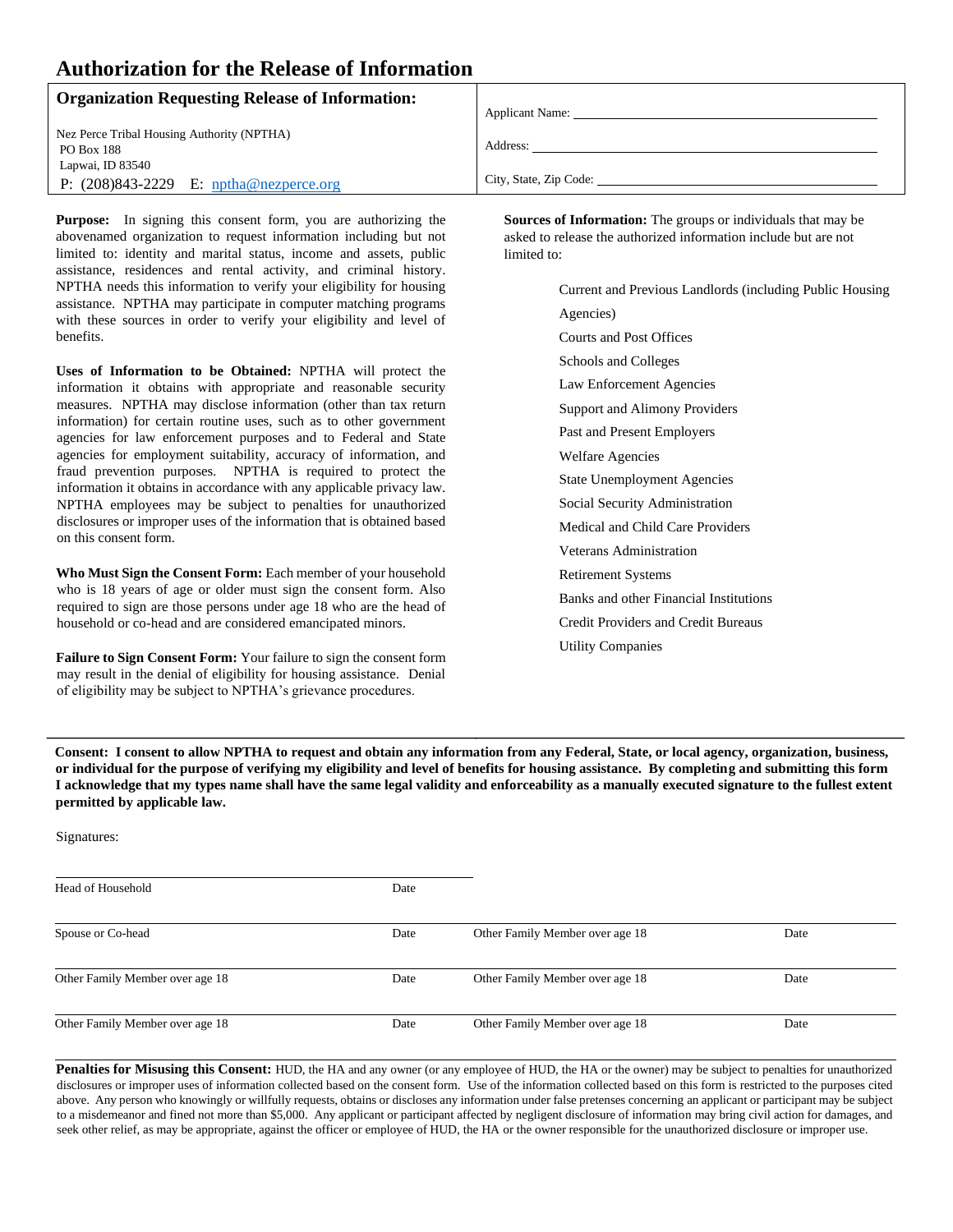

Name:

## NEZ PERCE TRIBAL HOUSING AUTHORITY

P. O. BOX 188 · LAPWAI, IDAHO 83540 105 RIVERVIEW AVENUE · KAMIAH, IDAHO 83536

#### **Emergency Rental Asssitance (ERA) Zero Income Form**

(Separate zero income forms are to be completed by all adult household members if applicable)

| ivalite.    |                     |       |                                             |
|-------------|---------------------|-------|---------------------------------------------|
| Addı<br>--- | <b>∩it</b> w∙<br>ິບ | ----- | $\overline{\phantom{a}}$<br>.<br><b>LIN</b> |
|             |                     |       |                                             |

- 1. I hereby certify that I do not individually receive income from any of the following sources:
	- a. Wages from employment (including commissions, tips, bonuses, fees, etc.);
	- b. Income from operation of a business;
	- c. Rental income from real or personal property;
	- d. Interest or dividends from assets;
	- e. Social Security payments, annuities, insurance policies, retirement funds, pensions, or death benefits;
	- f. Unemployment or disability payments;
	- g. Public assistance payments;
	- h. Periodic allowances such as alimony, child support, or gifts received from persons not living in my household;
	- i. Sales from self-employment resources (Avon, Mary Kay, Shaklee, etc.);
	- j. Any other source not named above.
- 2. I currently have no income of any kind and there is no imminent change expected in my financial status or employment status during the next 12 months.
- 3. How do you plan to continue paying housing costs?

The United States expressly disclaims any and all responsibility or liability to Recipient or third persons for the actions of Recipient or third persons resulting in death, bodily injury, property damages, or any other losses resulting in any way from the performance of this award or any other losses resulting in any way from the performance of this award or any contract, or subcontract under this award.

The acceptance of this award by Recipient does not in any way constitute an agency relationship between the United States and Recipient.

Funds provided by US Treasury for Low Income Families.